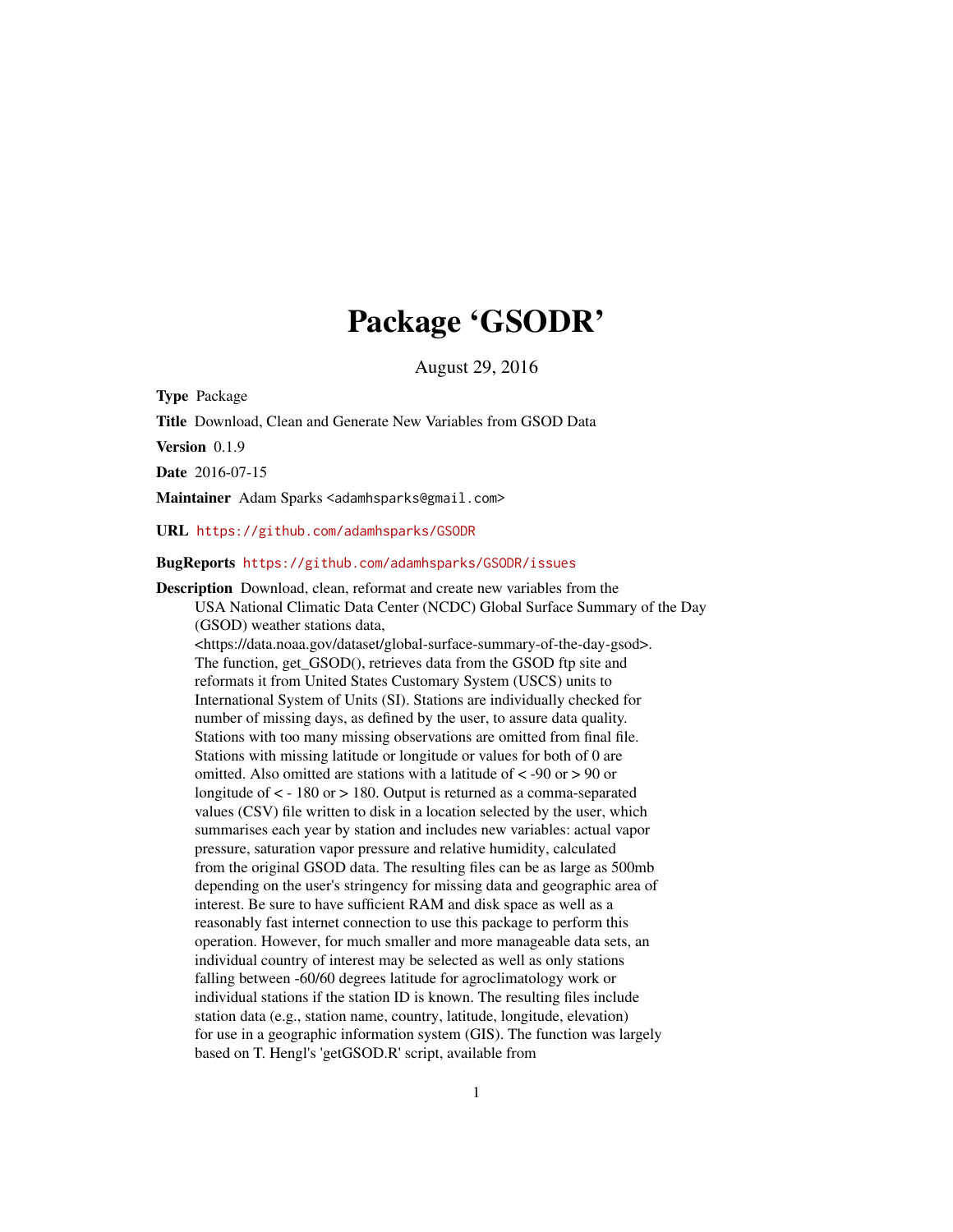<span id="page-1-0"></span><http://spatial-analyst.net/book/system/files/getGSOD.R> with enhancements to be cross-platform, faster and more flexible. For information on the original data from NCDC, please see the GSOD readme.txt file available from, <http://www1.ncdc.noaa.gov/pub/data/gsod/readme.txt>.

### **Depends**  $R$  ( $>= 3.0.0$ )

License GPL  $(>= 3)$ 

Imports curl, data.table, dplyr, doParallel, foreach, lubridate, iotools, iterators, parallel, raster, readr, rgdal, settings, sp, stats, stringr, utils

RoxygenNote 5.0.1

Encoding UTF-8

NeedsCompilation no

Repository CRAN

LazyData TRUE

ByteCompile TRUE

Author Adam Sparks [aut, cre], Tomislav Hengl [ctb], Andy Nelson [ctb], Kay Sumfleth [ctb]

Date/Publication 2016-07-15 10:14:31

## R topics documented:

| Index |  |  |  |  |  |  |  |  |  |  |  |  |  |  |  |  |  |  |  |
|-------|--|--|--|--|--|--|--|--|--|--|--|--|--|--|--|--|--|--|--|
|       |  |  |  |  |  |  |  |  |  |  |  |  |  |  |  |  |  |  |  |
|       |  |  |  |  |  |  |  |  |  |  |  |  |  |  |  |  |  |  |  |
|       |  |  |  |  |  |  |  |  |  |  |  |  |  |  |  |  |  |  |  |

<span id="page-1-1"></span>country\_list *country\_list*

#### Description

country\_list

#### Usage

country\_list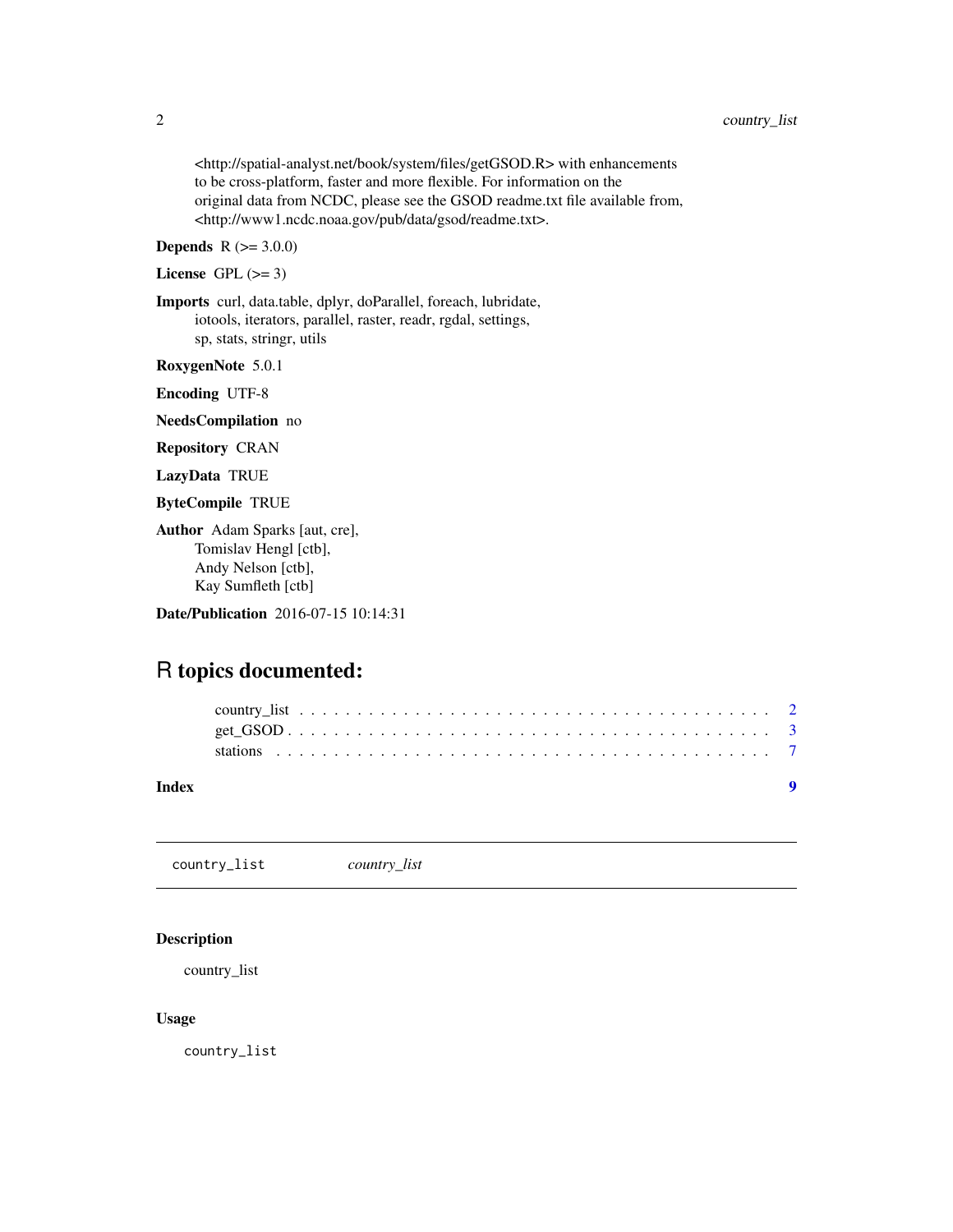#### <span id="page-2-0"></span>get\_GSOD 3

#### Format

A data frame with 293 observations of 4 variables:

FIPS Federal Information Processing Standards (FIPS) code COUNTRY NAME English language name iso2c ISO 3166-1 alpha-2 – two-letter country codes

iso3c ISO 3166-1 alpha-3 – three-letter country codes

#### **Note**

Users of these data should take into account the following (from the NCDC website): "The following data and products may have conditions placed on their international commercial use. They can be used within the U.S. or for non-commercial international activities without restriction. The non-U.S. data cannot be redistributed for commercial purposes. Re-distribution of these data by others must provide this same notification."

The country\_list data are automatically loaded with the GSODR package.

#### Source

<ftp://ftp.ncdc.noaa.gov/pub/data/noaa/country-list.txt>

| get_GSOD | Download, Clean, Reformat and Generate New Variables From GSOD |
|----------|----------------------------------------------------------------|
|          | Weather Data                                                   |

#### **Description**

This function automates downloading, cleaning, reformatting of data from the Global Surface Summary of the Day (GSOD) data provided by the US National Climatic Data Center (NCDC), [https:](https://data.noaa.gov/dataset/global-surface-summary-of-the-day-gsod) [//data.noaa.gov/dataset/global-surface-summary-of-the-day-gsod](https://data.noaa.gov/dataset/global-surface-summary-of-the-day-gsod), and calculates three new variables; Saturation Vapor Pressure (ES) – Actual Vapor Pressure (EA) and relative humidity (RH). Stations are individually checked for number of missing days to assure data quality, stations with too many missing observations are omitted, stations with a latitude of  $\lt$  -90 or  $>$  90 or longitude of < -180 or > 180 are removed. All units are converted to International System of Units (SI), e.g., Fahrenheit to Celsius and inches to millimetres. Alternative elevation measurements are supplied for missing values or values found to be questionable based on the Consulatative Group for International Agricultural Research's Consortium for Spatial Information group's (CGIAR-CSI) Shuttle Radar Topography Mission 90 metre (SRTM 90m) digital elevation data based on NASA's original SRTM 90m data. Further information on these data and methods can be found on GSODR's GitHub repository here: [https://github.com/adamhsparks/GSODR/blob/master/data-raw/](https://github.com/adamhsparks/GSODR/blob/master/data-raw/fetch_isd-history.md) [fetch\\_isd-history.md](https://github.com/adamhsparks/GSODR/blob/master/data-raw/fetch_isd-history.md)

#### Usage

```
get_GSOD(years = NULL, station = NULL, country = NULL, path = "",max_missing = 5, agroclimatology = FALSE, shapefile = FALSE,
 CSV = TRUE, merge_station_years = FALSE)
```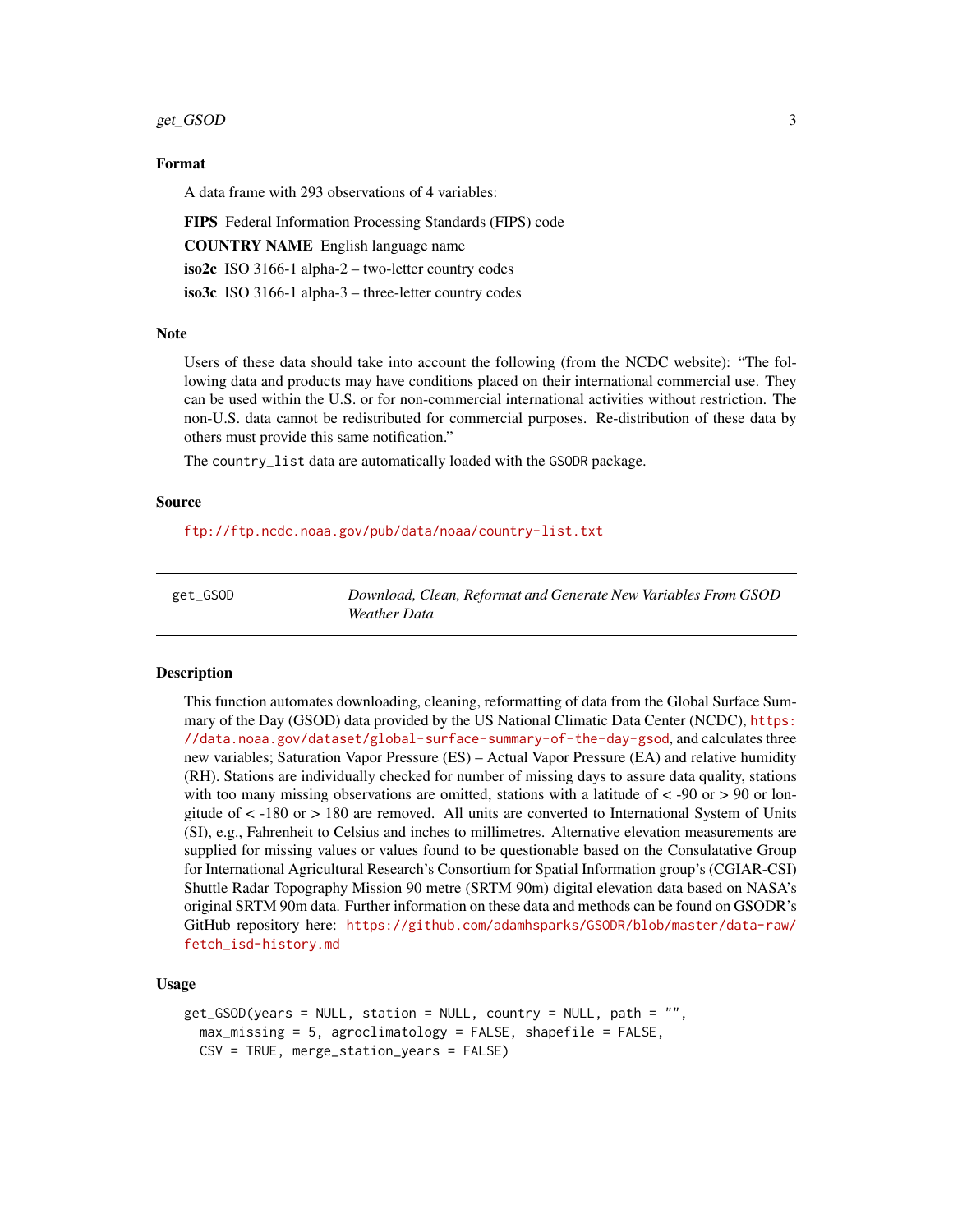#### <span id="page-3-0"></span>**Arguments**

| years               | Year(s) of weather data to download.                                                                                                                                                                                                                                                  |  |  |  |  |  |  |
|---------------------|---------------------------------------------------------------------------------------------------------------------------------------------------------------------------------------------------------------------------------------------------------------------------------------|--|--|--|--|--|--|
| station             | Specify single station for which to retrieve, check and clean weather data.                                                                                                                                                                                                           |  |  |  |  |  |  |
| country             | Specify a country of interest for which to retrieve weather data; full name. For<br>stations located in locales having an ISO code 2 or 3 letter ISO code can also<br>be used if known. See country_list for a full list of country names and ISO<br>codes available.                 |  |  |  |  |  |  |
| path                | Path entered by user indicating where to store resulting output file. Defaults to<br>the current working directory.                                                                                                                                                                   |  |  |  |  |  |  |
| max_missing         | The maximum number of days allowed to be missing from a station's data before<br>it is excluded from final file output. Defaults to five days. If a single station is<br>specified, this option is ignored and any data available, even an empty file, from<br>NCDC will be returned. |  |  |  |  |  |  |
| agroclimatology     |                                                                                                                                                                                                                                                                                       |  |  |  |  |  |  |
|                     | Only clean data for stations between latitudes 60 and -60 for agroclimatology<br>work, defaults to FALSE. Set to FALSE to override and include only stations<br>within the confines of these latitudes.                                                                               |  |  |  |  |  |  |
| shapefile           | If set to TRUE, create an ESRI shapefile of vector type, points, of the data for<br>use in a GIS. Defaults to FALSE, no shapefile created.                                                                                                                                            |  |  |  |  |  |  |
| CSV                 | If set to TRUE, create a comma separated value (CSV) file of data, defaults to<br>TRUE, a CSV file is created.                                                                                                                                                                        |  |  |  |  |  |  |
| merge_station_years |                                                                                                                                                                                                                                                                                       |  |  |  |  |  |  |
|                     | If set to TRUE, merge output files into one output file for all years when selecting<br>a single station, defaults to FALSE.                                                                                                                                                          |  |  |  |  |  |  |

#### Details

Due to the size of the resulting data, output is saved as a comma-separated, csv, file (default) or ESRI shapefile in a directory specified by the user or defaults to the current working directory. The files summarize each year by station, which includes vapour pressure and relative humidity variables calculated from existing data in GSOD. Optionally, because the file sizes are much smaller, when selecting a single station, all years queried may be merged into one final ouptut file (CSV or shapefile) using the merge\_station\_years option.

All missing values in resulting files are represented as -9999 regardless of which field they occur in.

Be sure to have disk space free and allocate the proper time for this to run. This is a time, processor and disk input/output/space intensive process. This function was largely based on T. Hengl's "getG-SOD.R" script, available from <http://spatial-analyst.net/book/system/files/getGSOD.R> with enhancements to be cross-platform, faster and more flexible. For more information see the description of the data provided by NCDC, [http://www7.ncdc.noaa.gov/CDO/GSOD\\_DESC.txt](http://www7.ncdc.noaa.gov/CDO/GSOD_DESC.txt).

The CSV or ESRI format shapefile in the respective year-directory will contain the following fields/values:

STNID Station number (WMO/DATSAV3 number) for the location

WBAN Number where applicable–this is the historical "Weather Bureau Air Force Navy" number - with WBAN being the acronym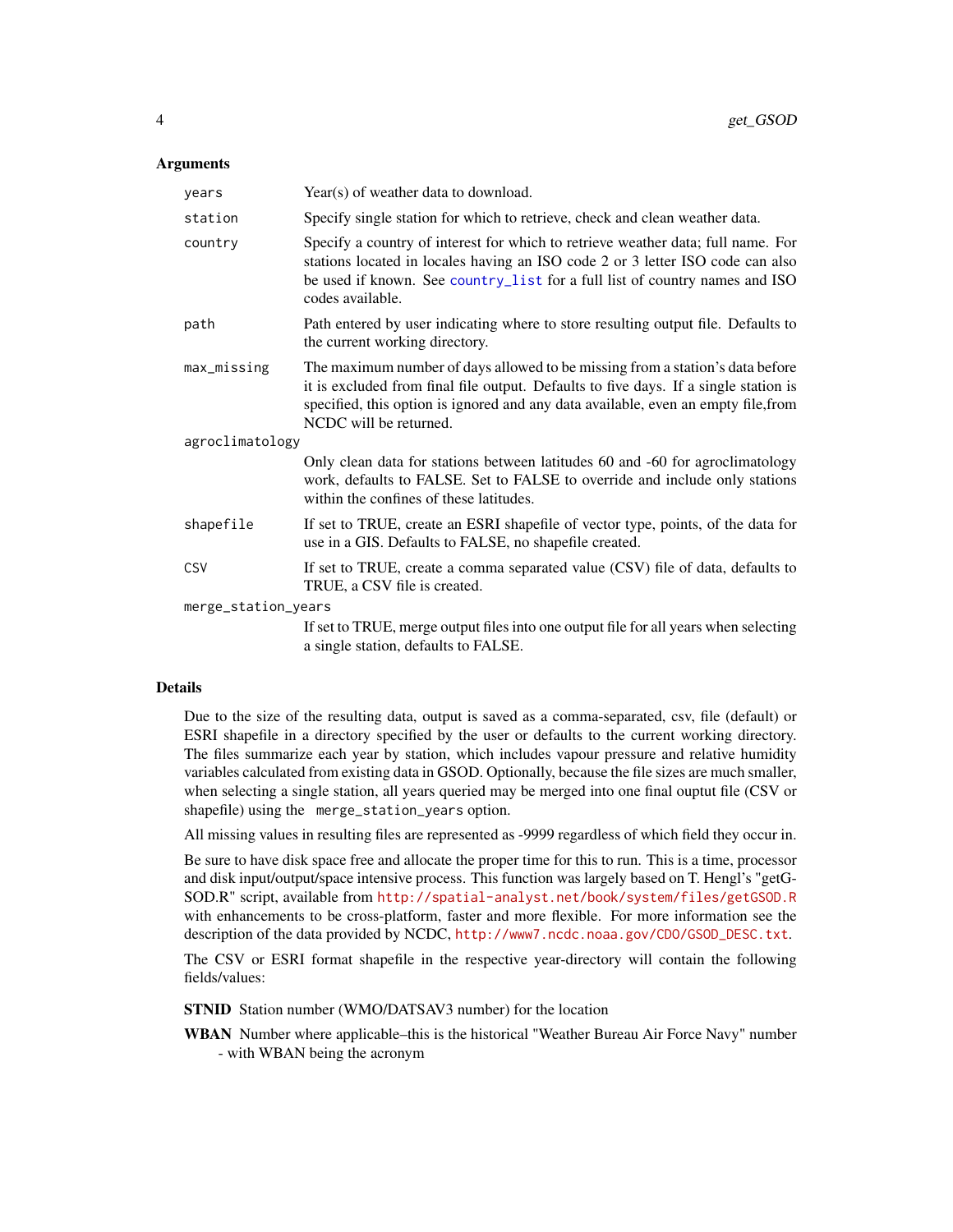STN.NAME Unique text string identifier

CTRY Country

LAT Latitude

LON Longitude

ELEV.M Station reported elevation (metres to tenths)

ELEV.M.SRTM.90m Corrected elevation data in whole metres for stations derived from Jarvis et al. (2008), extracted from DEM using reported LAT/LON values in metres

YEARMODA Date in YYYY-MM-DD format

YEAR The year

MONTH The month

DAY The day

YDAY Sequential day of year (not in original GSOD)

**TEMP** Mean daily temperature converted to degrees C to tenths. Missing  $=$  -9999

TEMP.CNT Number of observations used in calculating mean daily temperature

DEWP Mean daily dew point converted to degrees C to tenths. Missing = -9999

DEWP.CNT Number of observations used in calculating mean daily dew point

SLP Mean sea level pressure in millibars to tenths. Missing = -9999

SLP.CNT Number of observations used in calculating mean sea level pressure

STP Mean station pressure for the day in millibars to tenths Missing = -9999

STP.CNT Number of observations used in calculating mean station pressure

VISIB Mean visibility for the day converted to kilometers to tenths Missing = -9999

VISIB.CNT Number of observations used in calculating mean daily visibility

WDSP Mean daily wind speed value converted to metres/second to tenths Missing = -9999

WDSP.CNT Number of observations used in calculating mean daily windspeed

- MXSPD Maximum sustained wind speed reported for the day converted to metres/second to tenths.  $Missing = -9999$
- GUST Maximum wind gust reported for the day converted to metres/second to tenths. Missing = -9999
- MAX Maximum temperature reported during the day converted to Celsius to tenths–time of maximum temperature report varies by country and region, so this will sometimes not be the maximum for the calendar day. Missing = -9999
- MAX.FLAG Blank indicates maximum temperature was taken from the explicit maximum temperature report and not from the 'hourly' data. " \* " indicates maximum temperature was derived from the hourly data (i.e., highest hourly or synoptic-reported temperature)
- MIN Minimum temperature reported during the day converted to Celsius to tenths–time of minimum temperature report varies by country and region, so this will sometimes not be the minimum for the calendar day. Missing = -9999
- MIN.FLAG Blank indicates minimum temperature was taken from the explicit minimum temperature report and not from the 'hourly' data. " \* " indicates minimum temperature was derived from the hourly data (i.e., lowest hourly or synoptic-reported temperature)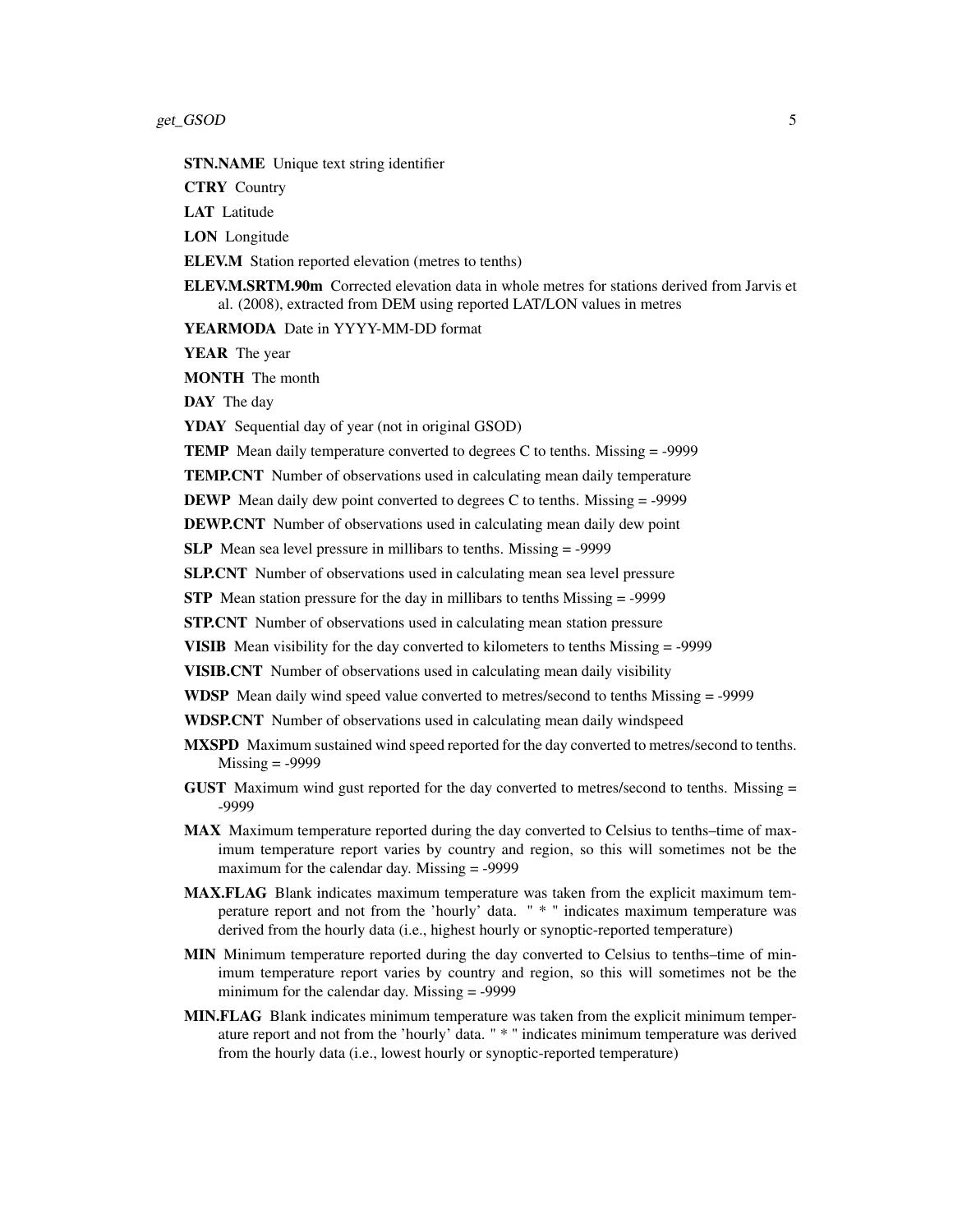PRCP Total precipitation (rain and/or melted snow) reported during the day converted to millimetres to hundredths will usually not end with the midnight observation–i.e., may include latter part of previous day. ".00" indicates no measurable precipitation (includes a trace). Missing = -9999. *Note*: Many stations do not report '0' on days with no precipitation– therefore, '-9999' will often appear on these days. For example, a station may only report a 6-hour amount for the period during which rain fell. See PRCP.FLAG column for source of data

#### **PRCP.FLAG**  $A = 1$  report of 6-hour precipitation amount

- $\bf{B}$  = Summation of 2 reports of 6-hour precipitation amount
- $C =$  Summation of 3 reports of 6-hour precipitation amount
- $D =$  Summation of 4 reports of 6-hour precipitation amount
- $E = 1$  report of 12-hour precipitation amount
- **= Summation of 2 reports of 12-hour precipitation amount**
- $G = 1$  report of 24-hour precipitation amount
- $H =$  Station reported '0' as the amount for the day (eg, from 6-hour reports), but also reported at least one occurrence of precipitation in hourly observations–this could indicate a trace occurred, but should be considered as incomplete data for the day
- $I =$  Station did not report any precipitation data for the day and did not report any occurrences of precipitation in its hourly observations. It's still possible that precipitation occurred but was not reported

SNDP Snow depth in millimetres to tenths. Missing = -9999

**I.FOG** Fog,  $(1 = yes, 0 = no/not reported)$  for the occurrence during the day

**I.RAIN\_DZL** Rain or drizzle,  $(1 = yes, 0 = no/not reported)$  for the occurrence during the day

**I.SNW\_ICE** Snow or ice pellets,  $(1 = yes, 0 = no/not reported)$  for the occurrence during the day

**I.HAIL** Hail,  $(1 = yes, 0 = no/not reported)$  for the occurrence during the day

- **I.THUNDER** Thunder,  $(1 = yes, 0 = no/not reported)$  for the occurrence during the #' day
- **I.TDO\_FNL** Tornado or funnel cloud,  $(1 = yes, 0 = no/not reported)$  for the occurrence during the day

*Values calculated by this package and included in final output:*

- ea Mean daily actual vapour pressure
- es Mean daily saturation vapour pressure
- **RH** Mean daily relative humidity

#### **Note**

Users of these data should take into account the following (from the NCDC website): "The following data and products may have conditions placed on their international commercial use. They can be used within the U.S. or for non-commercial international activities without restriction. The non-U.S. data cannot be redistributed for commercial purposes. Re-distribution of these data by others must provide this same notification."

#### References

Jarvis, A, HI Reuter, A Nelson, E Guevara, 2008, Hole-filled SRTM for the globe Version 4, available from the CGIAR-CSI SRTM 90m Database <http://srtm.csi.cgiar.org>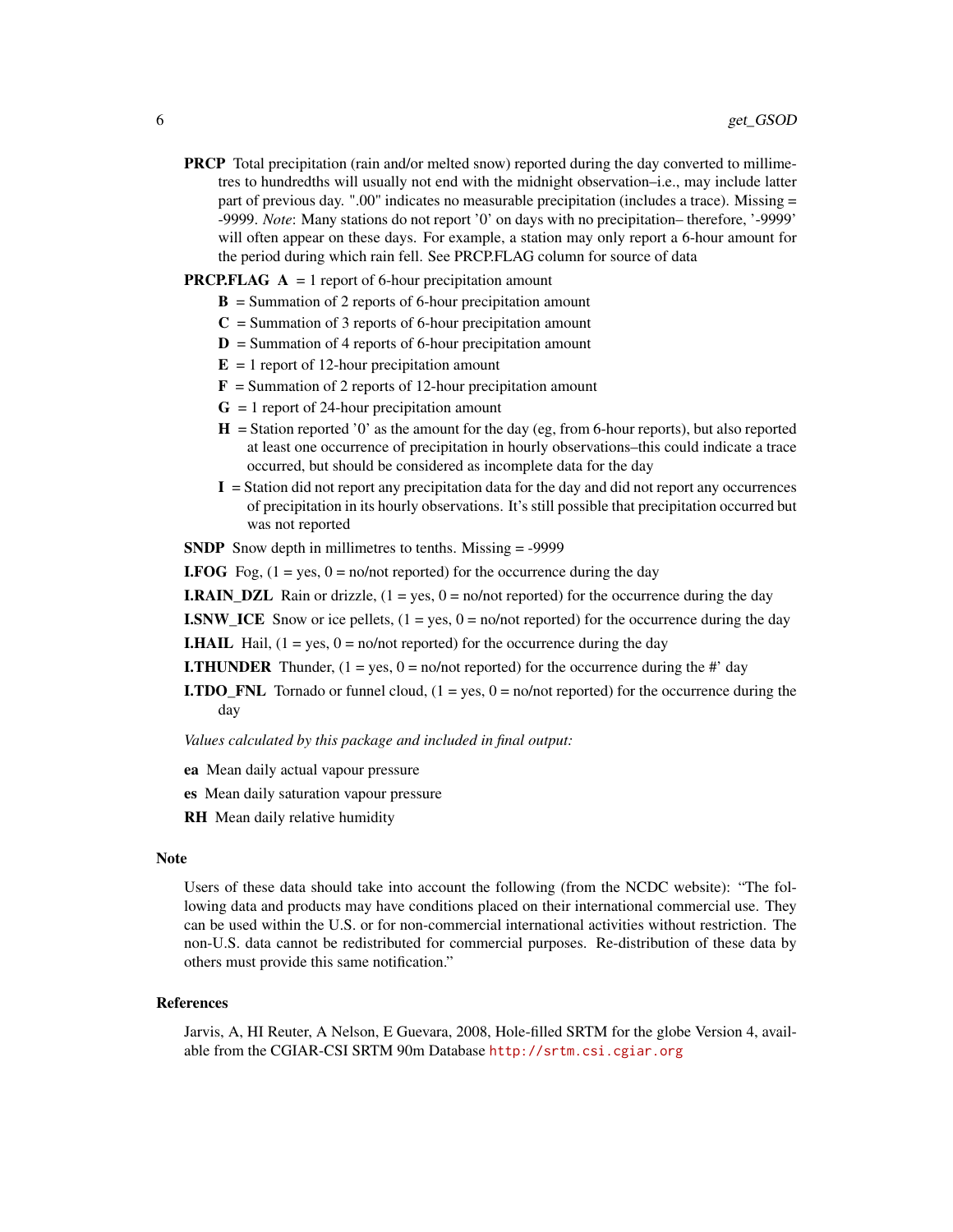#### <span id="page-6-0"></span>stations **7**

#### Examples

```
## Not run:
# Download weather station for Toowoomba, Queensland for 2010, save resulting
# file, GSOD-955510-99999-2010.csv, in the user's home directory.
get_GSOD(years = 2010, station = "955510-99999", path = "~/")# Download data for Philippines for year 2010 and generate a yearly
# summary file, GSOD-PHL-2010.csv, file in the user's home directory with a
# maximum of five missing days per station allowed.
get_GSOD(years = 2010, country = "Philippines", path = "~/")# Download global GSOD data for agroclimatology work for years 2009 and 2010
# and generate yearly summary files, GSOD-agroclimatology-2010.csv and
# GSOD-agroclimatology-2011.csv in the user's home directory with a maximum
# of five missing days per weather station allowed.
get_GSOD(years = 2010:2011, path = "~/", agroclimatology = TRUE)
## End(Not run)
```
stations *Stations*

#### **Description**

Stations

#### Usage

stations

#### Format

A data frame with 24878 observations of 13 variables:

USAF Air Force Datsav3 station number

WBAN Weather Bureau Army Navy (5 digit identifier)

STN.NAME Unique station name

CTRY FIPS country ID

STATE If applicable, US states only (2 letter code)

CALL ICAO Identifier, identifiers approved for use under the International Civil Aviation Administration plan of identifiers (4 letter identifier)

LAT Latitude in thousandths of decimal degrees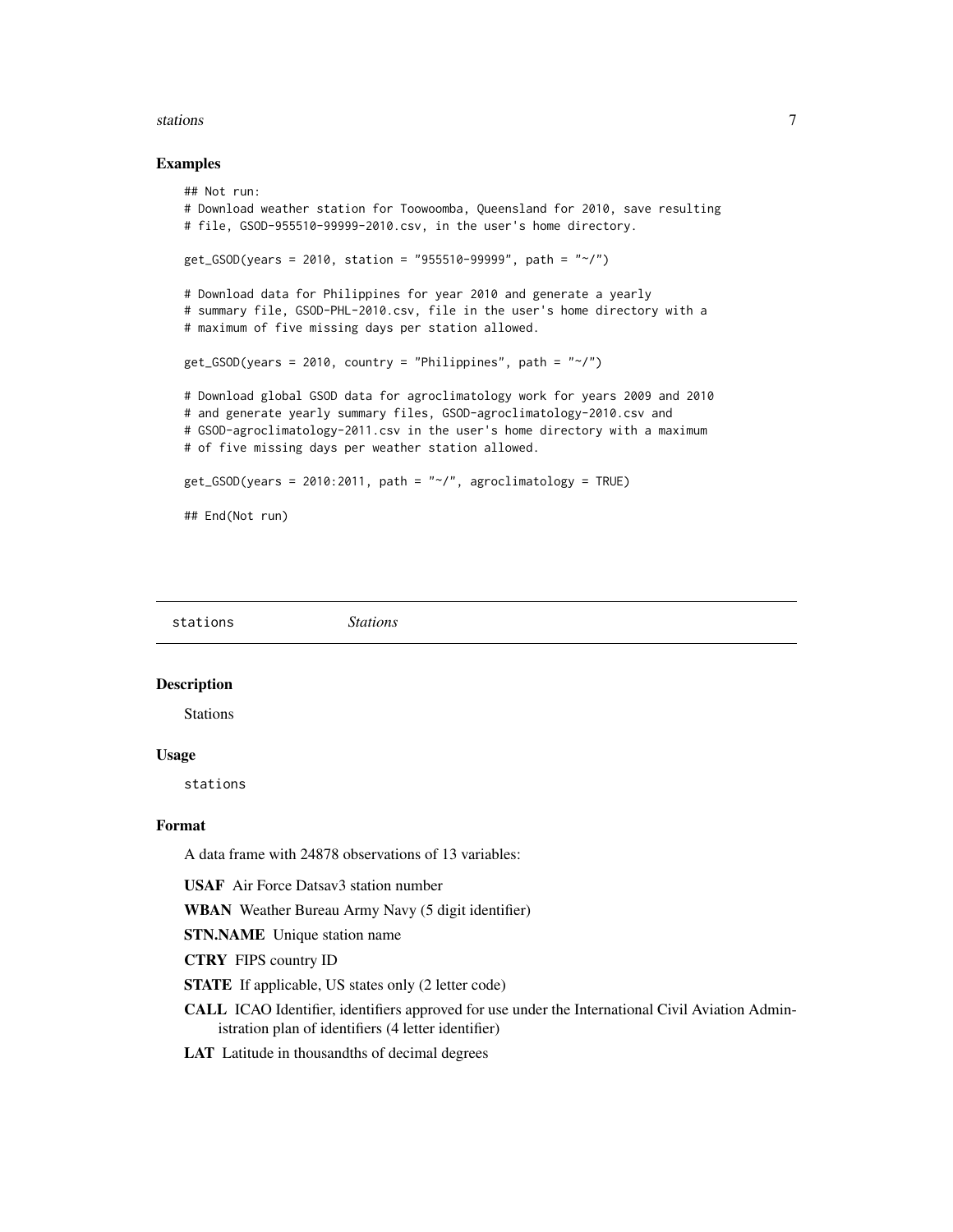LON Longitude in thousandths of decimal degrees

ELEV.M Elevation to tenths in metres

BEGIN First available date of data for station, YYYYMMDD format

END Last available date of data for station, YYYYMMDD format

STNID Unique station ID, a concatenation of USAF and WBAN number, used for merging with station data weather files

ELEV.M.SRTM.90m Elevation in metres extracted from SRTM data (Jarvis *et al.* 2008)

Station information for the US National Climatic Data Centre (NCDC) Global Surface Summary of the Day (GSOD) weather data. The original file has missing and incorrect information. This is a clean version of this dataset, provided by this package. The following changes were made.

- 1. Stations with both a latitude and longitude of 0 degrees were removed.
- 2. Stations with longitude values that are beyond -180/180 degrees were removed.
- 3. Stations with latitude values that are beyond -90/90 degrees were removed.
- 4. For convenience elevation is converted from decimetres to metres.
- 5. STNID is added as a new field, a concatenation of USAF and WBAN.
- 6. A new field for elevation is included, ELEV.M.90m. This was created using mean values of a 200m buffer around the reported LAT/LON station location within the CGIAR-CSI hole-filled 90m SRTM digital elevation model (Jarvis *et al*. 2008)

#### Note

Users of these data should take into account the following (from the NCDC website): "The following data and products may have conditions placed on their international commercial use. They can be used within the U.S. or for non-commercial international activities without restriction. The non-U.S. data cannot be redistributed for commercial purposes. Re-distribution of these data by others must provide this same notification."

The stations data are automatically loaded with the GSODR package.

#### Source

<ftp://ftp.ncdc.noaa.gov/pub/data/noaa/isd-history.csv>

#### References

Jarvis, A, HI Reuter, A Nelson, E Guevara, 2008, Hole-filled SRTM for the globe Version 4, available from the CGIAR-CSI SRTM 90m Database <http://srtm.csi.cgiar.org>